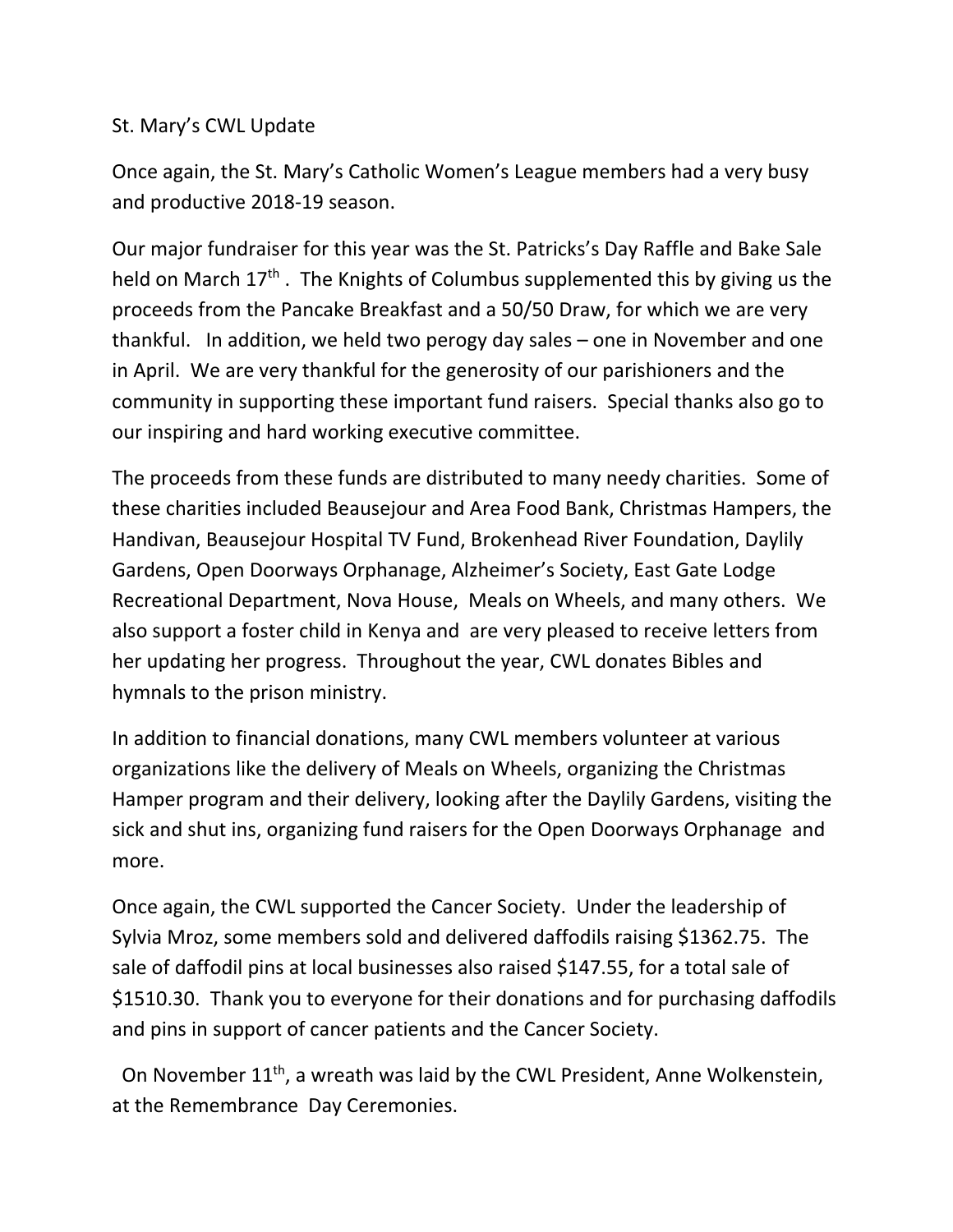In December, the CWL contributed funds towards the purchase of some coats for the Coats for Kids program. In addition, the CWL collected donations of new winter mittens, hats and scarves for children which were donated to needy organizations. Before Christmas, we also collected pyjamas, toiletries, towels, gifts, etc. which were donated to Nova House in Selkirk to enhance their holidays.

In addition to our donations and volunteer work, many members attend conferences to enrich their lives and then share their experiences with the rest of the members. On February  $9<sup>th</sup>$ , some members attended the Winnipeg Diocesan Day of Reflection where they learned about how pornography is becoming a serious problem to our young generation. Members sent post cards entitled "Pornography Hurts" to James Bezan, MP House of Commons, to let him know of our concern. On March 1<sup>st</sup>, some members attended the World Day of Prayer at the Alliance Church in Lac du Bonnet. There was a very interesting presentation given on the country of Slovenia. In April, some members attended the Caritas Awards Dinner where they listened to Joy Smith's presentation on "Human Trafficking".

On April 26/27<sup>th</sup>, some members attended the St. Boniface Diocesan convention at St. John, the Evangelist Church in Morden. These conventions are held every year in a different location throughout the diocese. In 2020, St. Mary's CWL will be hosting this convention.

In May, members of the CWL and parish donate and deliver a baby layette to Thrive in Winnipeg.

 In June, the St. Mary CWL will be presenting a deserving student from Edward Schreyer School with a \$500 bursary to further their education. We also donate a birthday cake to the residents at East Gate Lodge who will be celebrating their birthdays in the month of June.

After a successful year, a June wind up was held with a mass, presentation of service pins, and delicious buffet lunch at Lee's Restaurant.